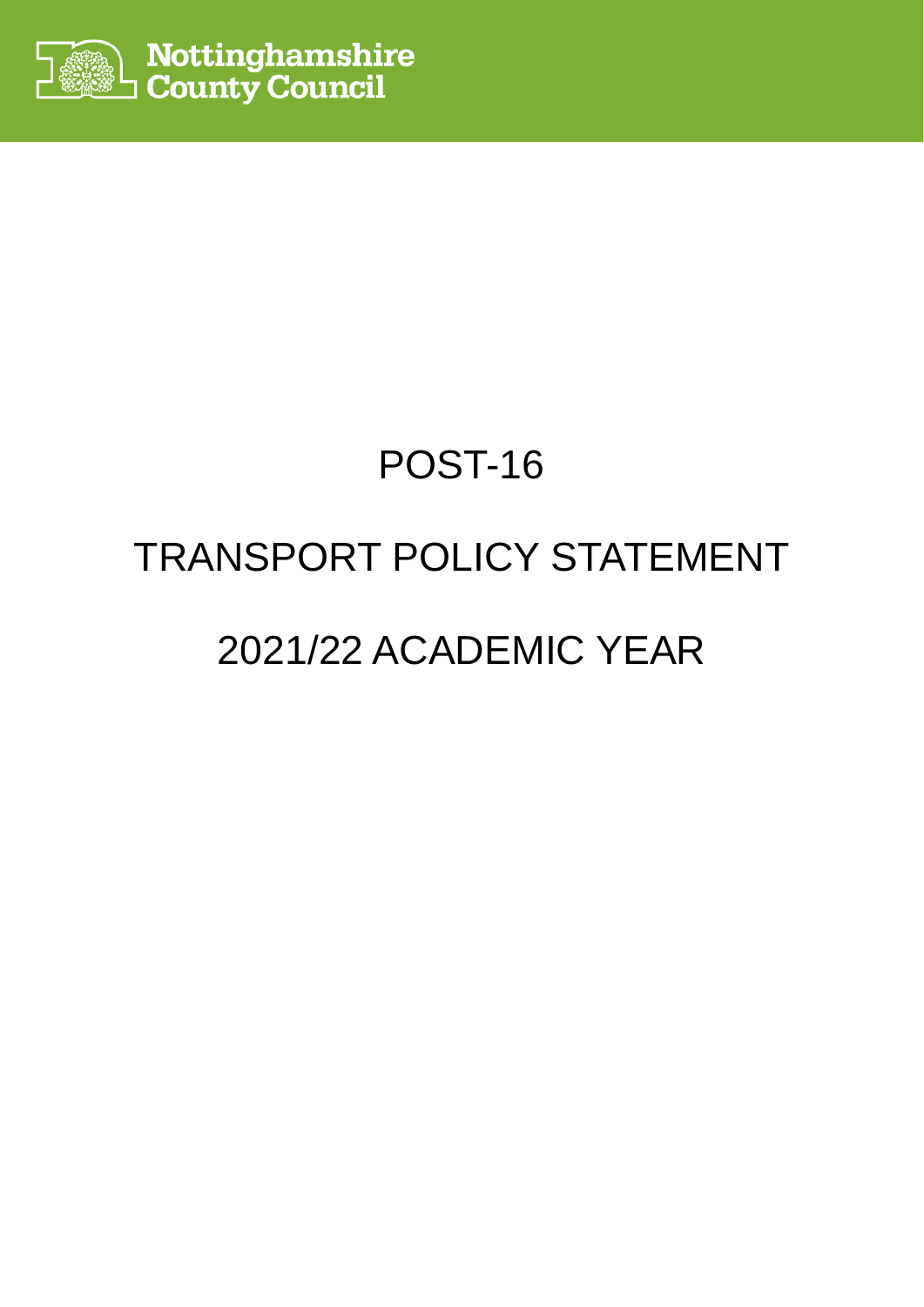## **CONTENTS**

## **1. INTRODUCTION**

## **2. AIMS AND OBJECTIVES**

## **3. TRANSPORT AND TRAVEL SUPPORT**

## **3.1.Nottinghamshire County Council support**

- 3.1.1. Support for young people without special educational needs or a disability
- 3.1.2. Support for young people with special educational needs or a disability
- 3.1.3. Cases where LA travel assistance will not be provided
- 3.1.4. Independent Travel training
- 3.1.5. Apprenticeships

## **3.2.Concessionary tickets for young people 16 – 25 from public transport providers**

## **3.3.Travel support from schools and colleges**

## **3.4.Other sources of financial support**

- 3.4.1. The 16-19 Bursary Fund
- 3.4.2. Care to Learn/Young Parents
- 3.4.3. Learner Support
- 3.4.4. Personal Independence Payment (PIP)

## **4. APPLYING FOR SUPPORT FROM NOTTINGHAMSHIRE COUNTY COUNCIL**

## **5. REVIEW OF TRAVEL DECISIONS**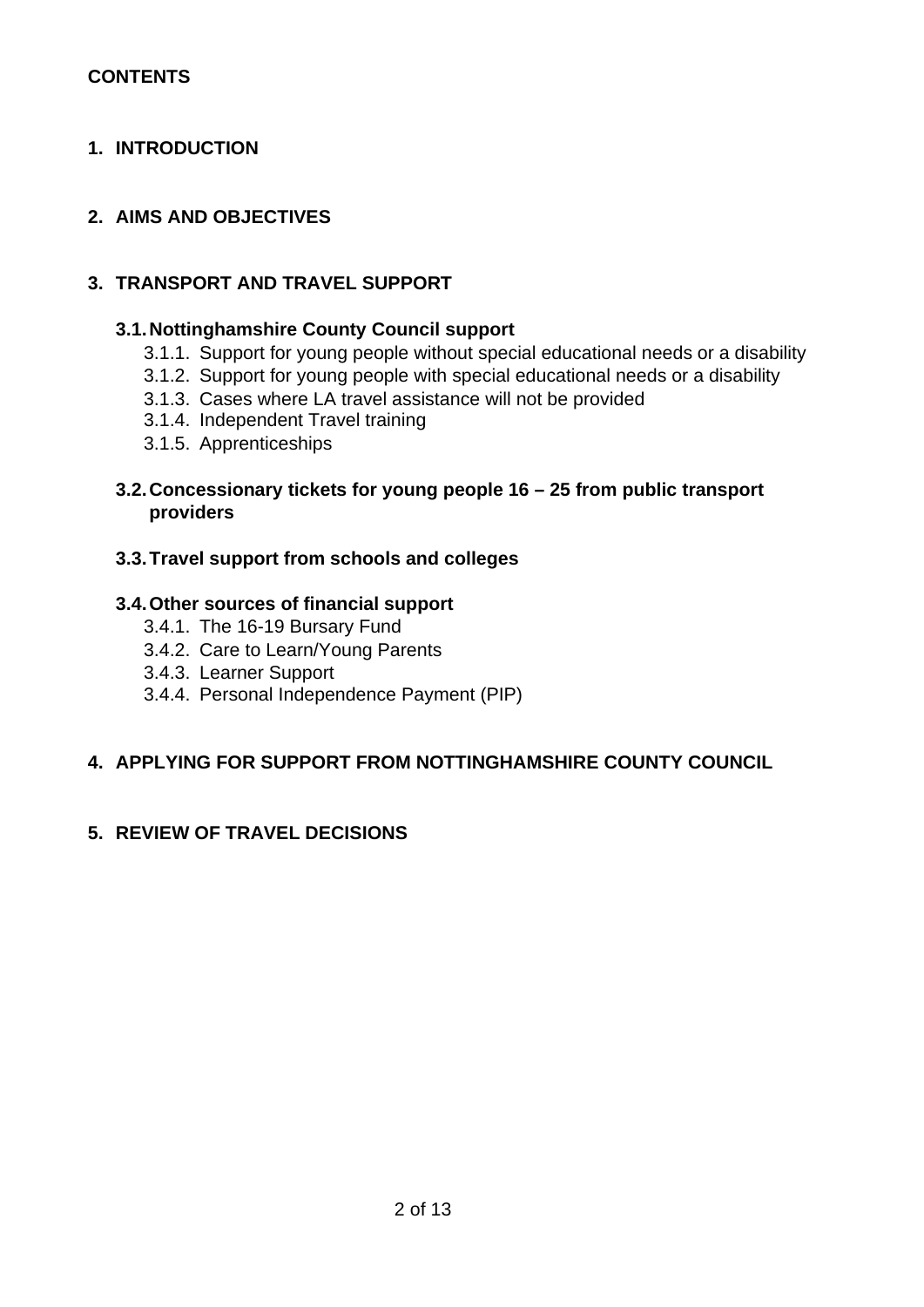## **1. INTRODUCTION**

Local authorities do not have to provide free or subsidised post 16 travel support but do have a duty to prepare and publish an annual transport policy statement specifying the arrangements for the provision of transport or other support that the authority considers it necessary to make to facilitate the attendance of all persons of sixth form age receiving education or training.

Local authorities also have a duty to encourage, enable and assist young people with learning difficulties / disabilities to participate in education and training, up to the age of 25.

This policy uses the term 'Post 16' to include both learners of sixth form age and those with learning difficulties / disabilities up to the age of 25.

'Sixth form age' refers to those young people who are over 16 years of age but under 19 or continuing learners who started their programme of learning before their 19th birthday (years 12,13,14).

This policy document specifies the support that Nottinghamshire County Council considers necessary to facilitate the attendance of Post 16 learners receiving education or training.

Education or training refers to learning or training at a school, further education institution, a council maintained or assisted institution providing higher or further education. It can also be an establishment funded directly by the Education Skills Funding Agency or learning providers delivering accredited programmes of learning which lead to positive outcomes and are funded by the council, for example, colleges, charities and private learning providers.

As there is no automatic entitlement to transport assistance once a student is over the age of 16 parents/carers and students should ensure that they are aware of the availability and cost of transport and take this into account when making choices for post-16 education.

All young people carrying on their education post 16 must apply for travel support annually.

## **2. AIMS AND OBJECTIVES**

The aim of this statement is to inform learners and their parents/carers of the support for travel that is available to help them access post-16 learning opportunities.

The statement includes information from the Council and provides links to enable learners and their parents/carers to access the most up to date transport and travel information from schools, colleges of further education, transport providers and other relevant sources. The aim is to provide the most up to date information about how to get to school or college.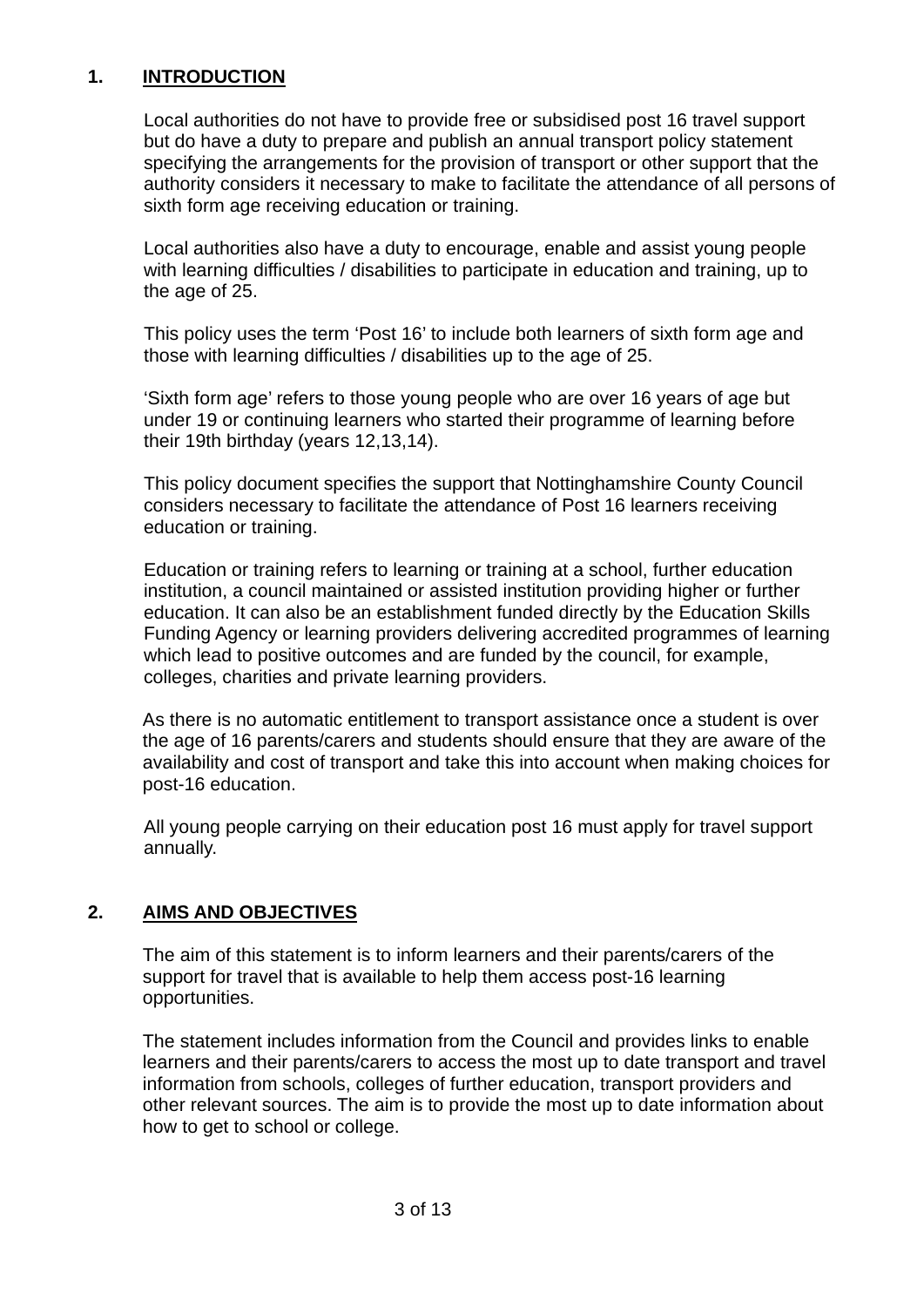The statement also explains the support available to learners with special educational needs and or learning/mobility difficulties and gives information about the Council's scheme of independent travel training.

# **3. TRANSPORT AND TRAVEL SUPPORT**

# **3.1. Nottinghamshire County Council support**

Nottinghamshire County Council's Post 16 Travel Assistance Scheme is available for eligible young people at the standard start and finish times of the learning establishment.

## **3.1.1. Support for young people without special educational needs or a disability**

## **Post-16 Travel Assistance Scheme 2021/2022**

Full conditions of the post-16 travel assistance scheme is available at

[www.nottinghamshire.gov.uk/education/travel-to-schools/post-16-mainstream-travel](http://www.nottinghamshire.gov.uk/education/travel-to-schools/post-16-mainstream-travel-assistance)[assistance](http://www.nottinghamshire.gov.uk/education/travel-to-schools/post-16-mainstream-travel-assistance)

## **Scheme eligibility**

To participate in the scheme a student must: -

- be a Nottinghamshire County resident (excludes students resident in Nottingham City)
- be attending a full-time course (a minimum of 540 guided learning hours per year over a period of a least 30 weeks) at a school (including academies), college of further education or independent specialist provider that is funded directly by the Education and Skills Funding Agency (ESFA). The scheme does not apply to fee paying independent schools, higher education courses or universities.
- live more than three miles from the school/college using the nearest available walking route
- be over compulsory school age but under 19 years of age on 1 September 2021

## **Travel assistance available**

There are three types of travel assistance available. Students may apply for one of the following:

- An annual **Half Fare Pass** which entitles the student to travel at half the adult fare on a transport service to their school or college (currently not available on the tram). Full payment is required on application. The travel pass may be used on the designated services ONLY, for one journey to and from school or college each day started before 10.00pm, Monday to Friday during term time.
- A **Season Pass** is available to students travelling on specific school bus services and some other services arranged by Nottinghamshire County Council. This will allow the student to travel between home and school/college without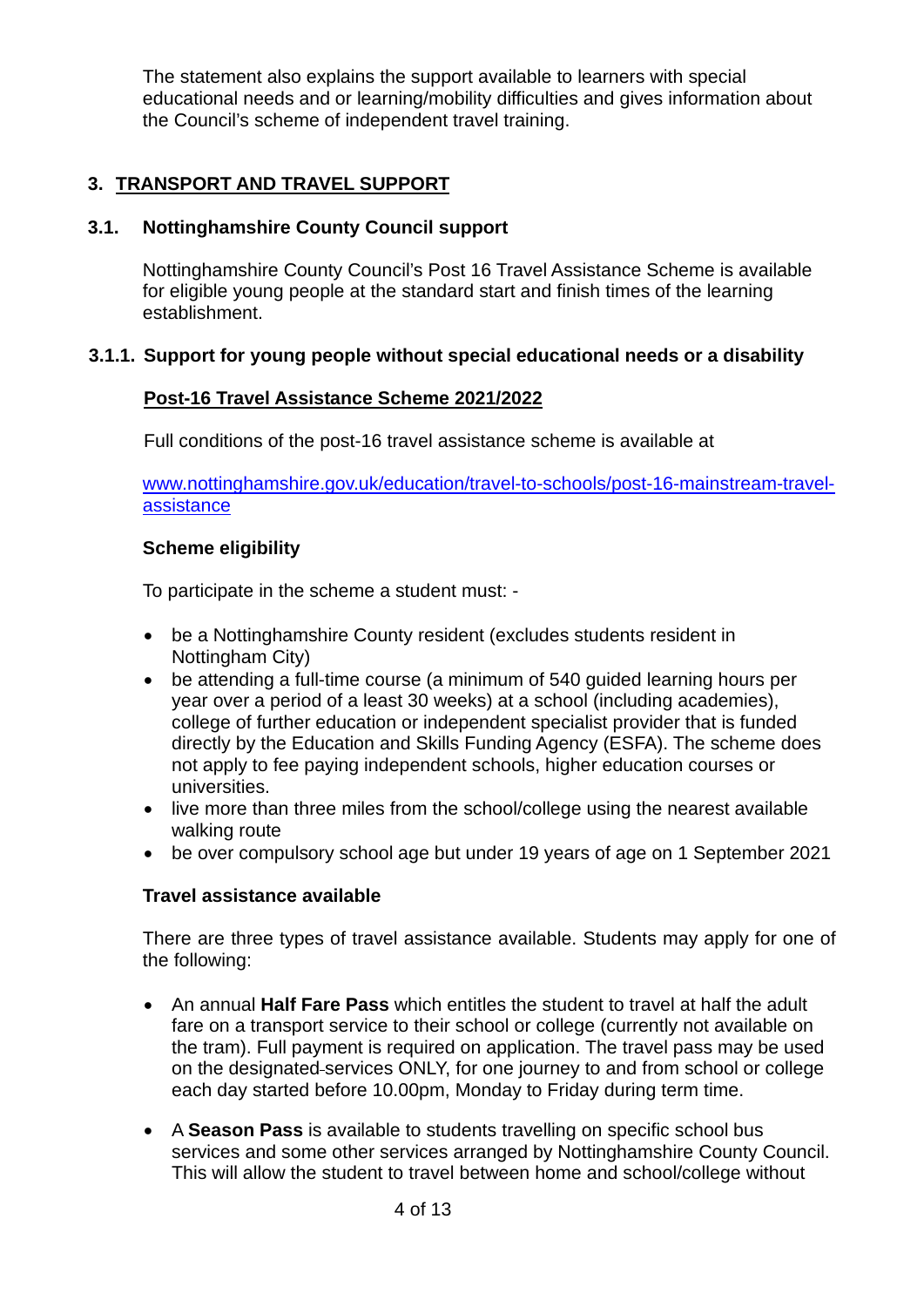having to pay a daily fare. The travel pass can ONLY be used on the designated bus service for one journey to and from school/college each day, started before 10.00pm, Monday to Friday during term time. If you indicate on the application form that you would like a season pass, a price quote will be sent to you. Students who purchase this pass may then travel without further daily payment on the specified service. You may pay for the season pass in full or by instalments as follows:

- Initial payment to be made when you accept the quote
- 2<sup>nd</sup> instalment by 17<sup>th</sup> December 2021
- 3rd instalment by 1st April2022
- A **Travel Allowance** up to a maximum of £150 per academic year may be offered in exceptional circumstances instead of a half fare travel or season pass. To be considered for the travel allowance the following conditions should be met
	- a student is must be attending the nearest school/college to their home address
	- no public transport or other transport services exist, or the school/college is outside the Nottinghamshire boundary
	- the travelling distance and travel times as calculated by Transport and Travel Services do not exceed 25 miles travelling distance and 75 minutes travelling time.

All travel allowances are paid termly in arrears and attendance must be certified by the school or college. Students sharing the same vehicle will be paid half the travel allowance each. Late applications made after the start of the academic year will result in a reduction in the amount of grant available.

## **3.1.2. Support for young people with special educational needs or a disability (SEND)**

Some students with SEND may require assistance with their travel to school/college. Wherever possible and appropriate, students with SEND should be treated in the same way as those without, i.e. in general, they should walk to school/college, travel on public transport or be taken by their parents/carers. They should develop independent travel skills, which should be assessed at each annual review

A special transport need may arise where the student:

- is unable to walk or travel safely when accompanied to the special school, sixth form or college
- is unable to use public transport when accompanied.

A special transport need is assessed by the County Council, drawing upon medical and other professional advice as required.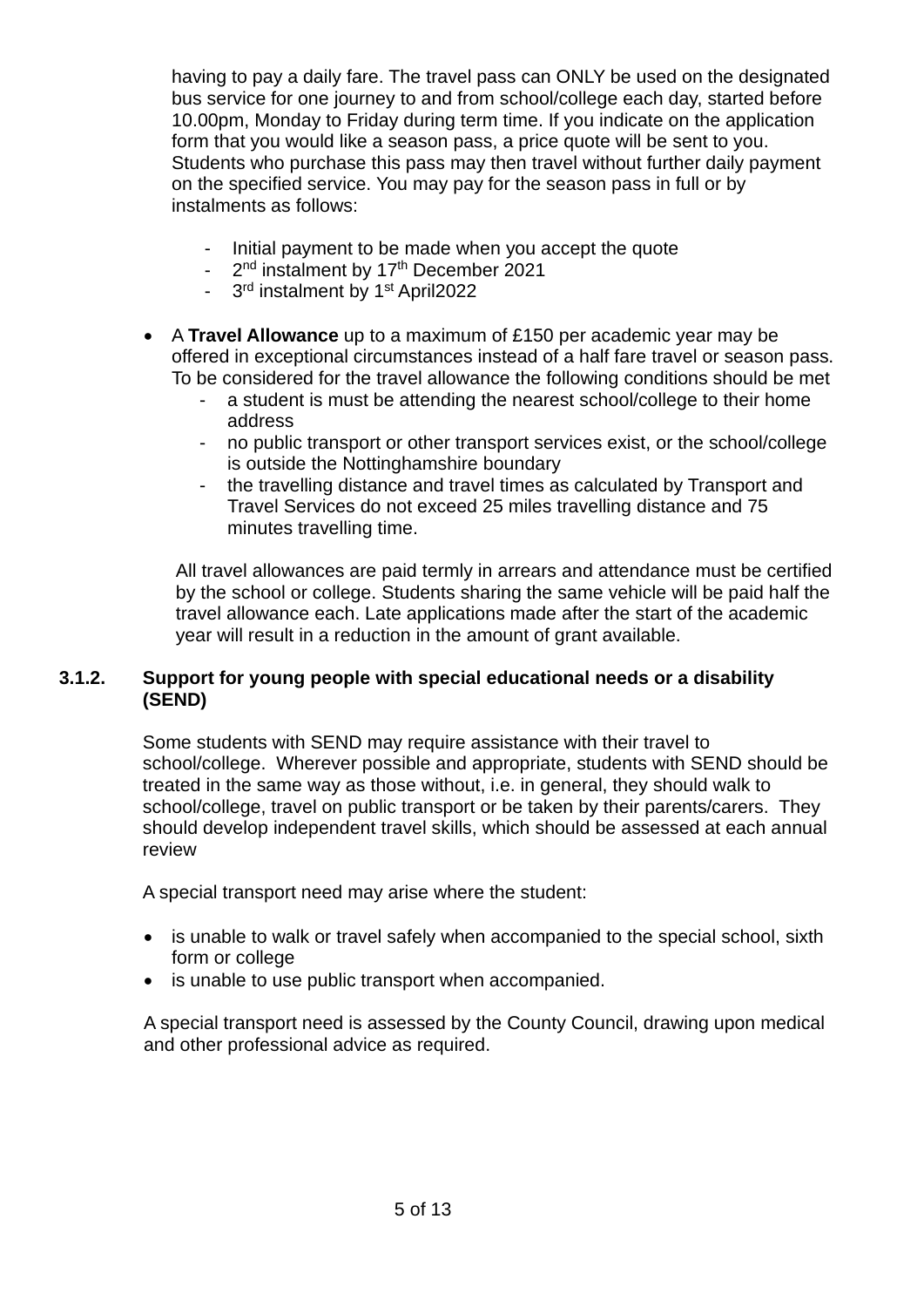# **Eligibility criteria**

To apply for post-16 special transport, a student must: -

- be a Nottinghamshire County resident (excludes students resident in Nottingham City)
- be attending a full-time course (a minimum of 540 guided learning hours per year over a period of at least 30 weeks) at a school (including academies), college of further education or independent specialist provider that is funded directly by the Education and Skills Funding Agency (ESFA). The scheme does not apply to higher education courses or universities.
- be attending the nearest establishment that provides the chosen course and level of study and can meet the student's needs. This will normally be the establishment named in the student's Education, Health and Care Plan. This may be an establishment outside Nottinghamshire, but if a student chooses to attend a provision further afield when a more local educational institution can meet their needs, transport assistance will not be provided.
- be over the school leaving age (16) but under 19 years of age on 1 September 2021 or continuing to attend a course begun before they were 19 until it is completed, or they reach 25 years of age,

or

• aged between 19 and 24 on 1 September 2021 and have an Education Health and Care Plan (EHCP)

# **Travel assistance available**

If travel assistance is approved, the Council will identify the most appropriate and cost-effective solution for each student.

Students assessed as requiring support will normally receive assistance to travel to and from the nearest suitable school, college or independent specialist provider that can meet their educational and support needs. This will ensure the effective use of resources whilst promoting choice and managing public funds in a prudent manner.

Travel assistance will normally take the form of one of the following:

- Provision of a Direct Travel Assistance Payment (DTAP)
- Parental mileage allowance
- Provision of special/medical transport

Where special transport is agreed this will normally take up to 20 working days to arrange. The County Council will not reimburse any costs incurred by parents/carers taking their child to the establishment while special transport is being arranged

Special transport will be provided to and from a designated collection/drop off point located within one mile of the home address. A pickup and/or drop off at home will only be provided in exceptional circumstances; additional medical information may be required to support the request

Special transport will normally be in the form of shared minibus, taxi or wheelchair accessible vehicle, with adult support in addition to the driver where appropriate.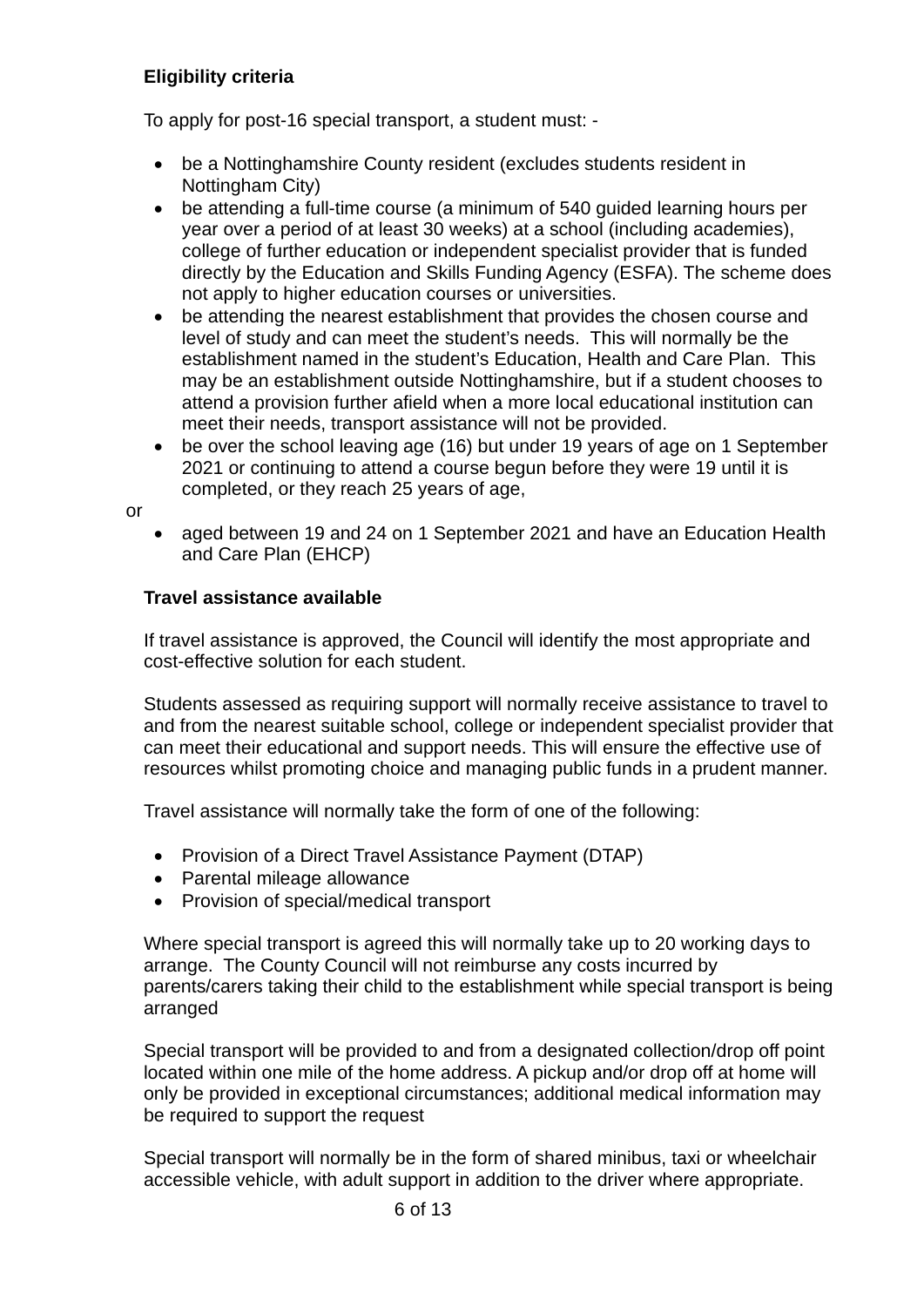Individual transport will only be provided in exceptional circumstances; additional medical information may be required to support the request.

Students may have to travel with other learners who attend different sites and/or follow courses with different timetables. Shared transport helps to achieve sustainable transport outcomes, reduce congestion and secure cost-efficient transport arrangements. This could result in longer travelling times and waiting times at college. It may therefore be necessary for some students to make use of opportunities for additional study or enrichment activities at college.

For parents/carers who wish to convey the student to/from school/college using their own vehicle, parental mileage may be agreed. The Council will consider paying a grant (currently 22.6p a mile) for two return journeys a day, based on the shortest distance by car between home and school/college.

For parents/carers of young people with an EHCP they may wish to consider applying for a Direct Travel Assistance Payment (DTAP). This method of travel assistance can provide families with more flexibility as they are able to decide how the payment is used to support their child to attend education.

Transport arrangements are subject to regular review to take account of pupils joining and leaving school/college. In addition, there is a legal obligation that transport contracts are periodically re-tendered (generally every 2-3 years) to achieve best value.

Where a student with special transport needs is placed in a residential care setting, including independent living, transport costs will be shared with either Children's Social Care or Adults Social Care, as appropriate. It is the responsibility of Social Care (Children or Adults) to provide the appropriate expenditure codes prior to travel assistance being commissioned.

## **3.1.3. Cases where LA travel assistance will not be provided**

Transport services provide one journey to and from school/college at the start and the end of the normal school/college day. Transport is not provided for students to travel other than to and from the designated pick-up/set down point, or to access extra-curricular or off-site courses or activities, e.g. taster days, induction days, enrichment activities, work placements, work experience etc

Travel assistance will not be provided for the following:

- To and from temporary addresses including family, friends and child minders where these arrangements are made by the family
- At times to suit the convenience of family arrangements
- At times when other siblings in the family have to be taken to other schools/colleges
- For late arrival or early departure, for example due to illness or medical appointments
- To and from medical appointments
- Following detention
- To access breakfast or after-school clubs including out of school/college activities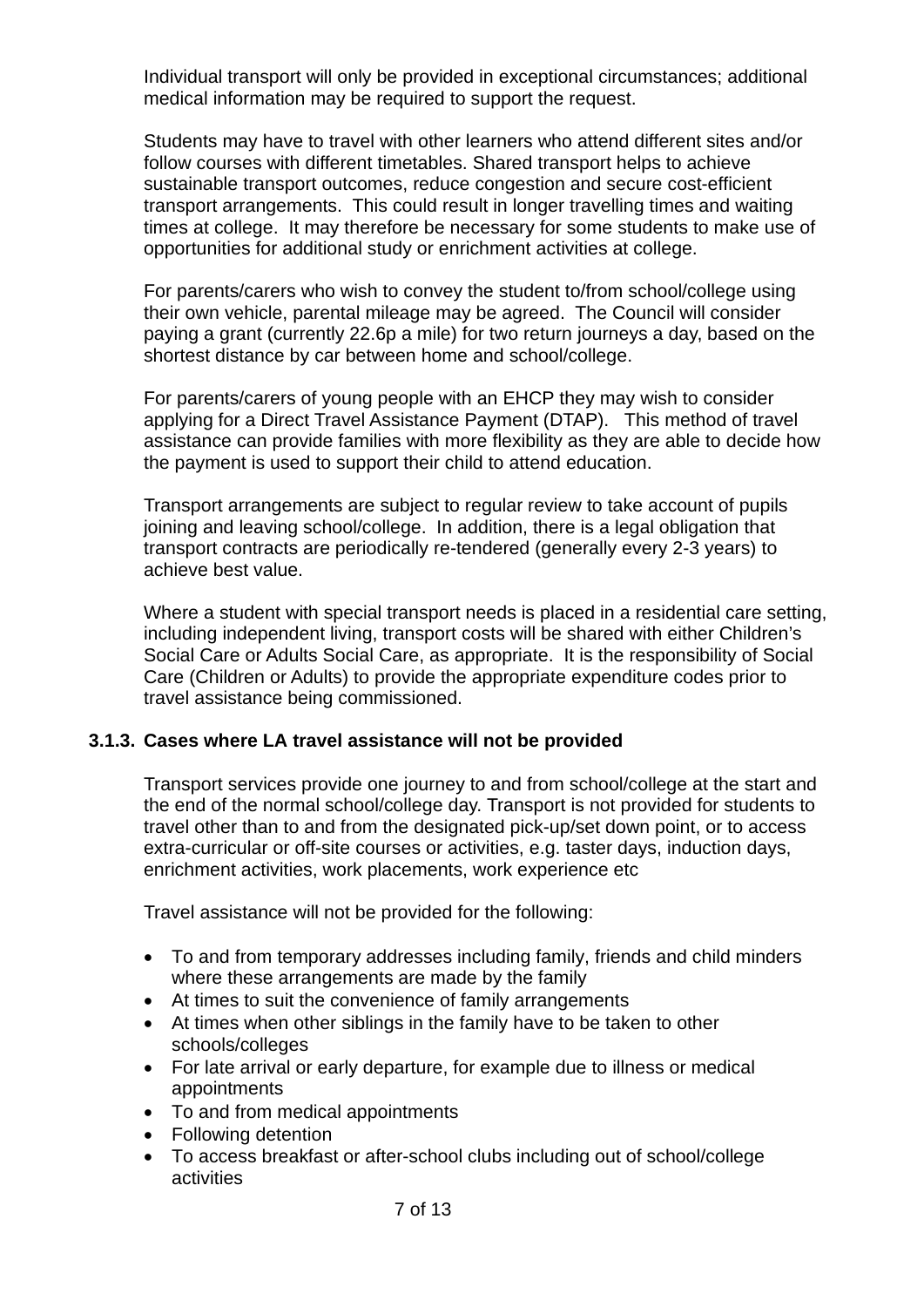- To work experience, taster or open days
- To provision off the school/college site organised by the school/college
- To provision off the school/college site as part of a transition programme to a new education setting
- For transfers between educational establishments during the school/college day
- For shorter than normal days e.g. during the exam season
- For a young person whose level of attendance is a cause of concern, but for whom no eligibility criteria are met
- For students on exchange visits
- Where the behaviour of a young person is not acceptable or places other travellers at risk

In these circumstances' parents/carers will be required to make alternative arrangements.

## **3.1.4. Independent Travel Training**

All students will be enabled to undertake independent travel training (ITT) unless they are assessed by the County Council and student's school/college as being unlikely to benefit from such training.

Special transport provided by the County Council will not be available for students who are deemed to be suitable for ITT but who choose not to participate in the programme.

Students who have successfully completed the ITT programme will be enabled to make their journey to school/college independently. Special transport will not be provided for these students unless their circumstances have changed significantly.

Details of the County Council's travel training programme can be obtained from

[www.nottinghamshire.gov.uk/transport/public-transport/independent-travel-training](http://www.nottinghamshire.gov.uk/transport/public-transport/independent-travel-training)

#### **3.1.5. Apprenticeships**

For students on traineeships or apprenticeships, the learning provider is responsible for ensuring that reasonable expenses are met in full where they are needed to overcome barriers to learning. These may include the cost of travelling to or from the place of learning or work placement. Please contact your learning provider for more information

#### **3.2. Concessionary tickets for young people 16 – 25 from public transport providers**

For many students living in Nottinghamshire travelling to college using the local and public transport network will be the most convenient and cost-effective solution. Many of our local transport providers currently offer student season passes and discounts which enable more flexibility for travel which is often required by Post 16 students. To assist parents/carers and students, information about public transport services is available at:

[www.nottinghamshire.gov.uk/transport/public-transport](http://www.nottinghamshire.gov.uk/transport/public-transport)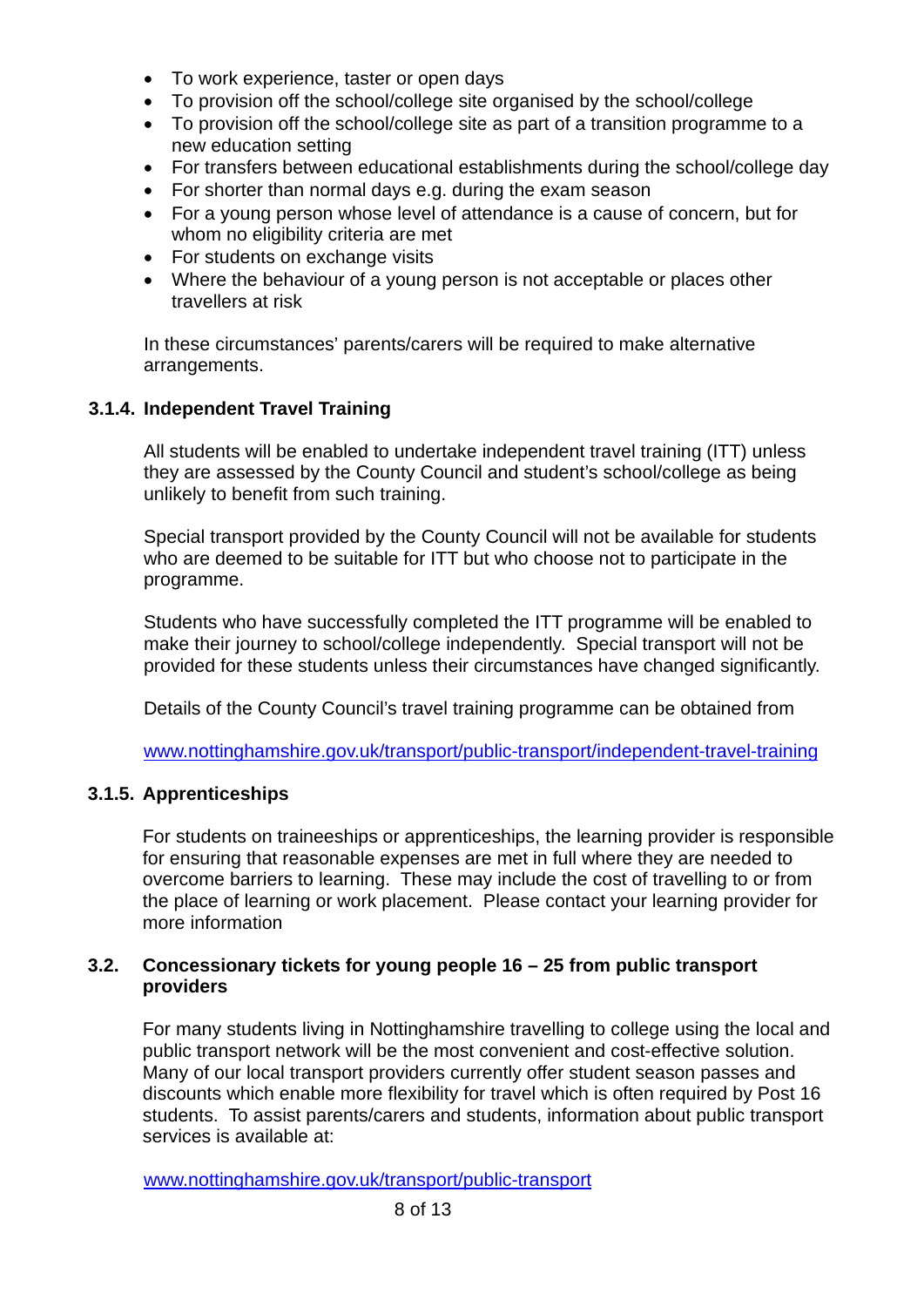This includes routes and timetables (including timetable changes), maps and a journey planner, as well as contact details for transport providers, from whom information is available about any season ticket offers for students. Travel information is also available by ringing Traveline on 0871 200 2233.

Students living and travelling within the City and Greater Nottingham area can purchase a Robin Hood U19 or Student Season Card, which allows unlimited travel on most bus, tram and train services. For more details please visit [www.robinhoodnetwork.co.uk](http://www.robinhoodnetwork.co.uk/)

Students living and travelling in areas served by Trent Barton can purchase a Student MANGO or a Young Person's Mango which can be used on most Trent Barton bus services. Student Mangos are also available for young people on an apprenticeship. For more details please visit [www.trentbarton.co.uk/mango](http://www.trentbarton.co.uk/mango) or call 01773 712265.

Students living and travelling in areas served by Stagecoach can purchase Mega Rider season tickets which offer reductions on the daily fare. For more details please visit [www.stagecoachbus.com/](http://www.stagecoachbus.com/promos-and-offers/east-midlands)

The 16-25 Railcard offers young people aged 16 to 25 years a third off Standard Anytime, Off-Peak, Standard Advanced and First-Class Advanced fares. For more information, please visit [www.railcard.co.uk](http://www.railcard.co.uk/)

The 16-17 Railcard offers young people aged 16 and 17 years a 50% discount on most rail travel. For more information please visit [www.railcard.co.uk](http://www.railcard.co.uk/)

## **3.3. Travel support from schools and colleges**

Information regarding transport services for Nottinghamshire schools can be accessed on the County Council website. This includes contact details and links to individual school websites, which contain information about any bus services operated by the County Council or the school.:

[www.nottinghamshire.gov.uk/transport/public-transport/school-bus-timetables](http://www.nottinghamshire.gov.uk/transport/public-transport/school-bus-timetables)

Sixth form colleges and further education colleges can assist students with information on transport. Some colleges (such as Bilborough College) also provide private contracted bus services to areas which are not well served by commercial bus services. College bus services normally operate at the start and the end of the college day only. You should contact Student Services at the college:

| <b>Bilborough Sixth Form</b><br><b>College</b> | bilborough.ac.uk/students/student-support/                          |
|------------------------------------------------|---------------------------------------------------------------------|
| <b>Chesterfield College</b>                    | www.chesterfield.ac.uk/knowledge-base                               |
| <b>Derby College</b>                           | www.derby-college.ac.uk/student-support/derby-<br>college-transport |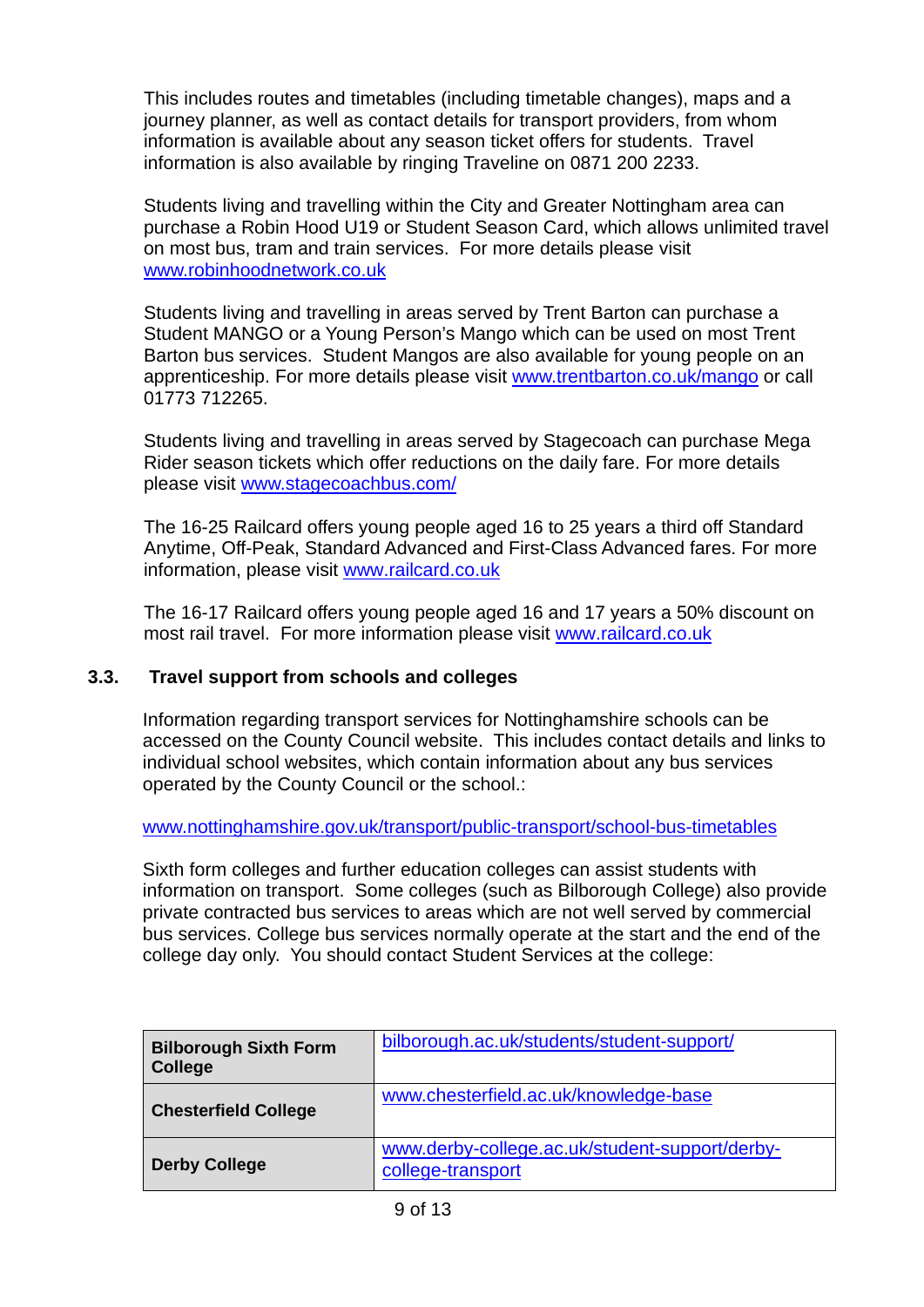| <b>Doncaster</b><br><b>Communication College</b>                   | www.deaf-trust.co.uk                            |
|--------------------------------------------------------------------|-------------------------------------------------|
| <b>Doncaster College</b>                                           | www.don.ac.uk/student-services                  |
| <b>Grantham College</b>                                            | www.grantham.ac.uk/student-life/advice-services |
| <b>Landmarks</b>                                                   | www.landmarks.ac.uk                             |
| <b>Lincoln College (including</b><br><b>Newark College campus)</b> | www.lincolncollege.ac.uk/support                |
| <b>Loughborough College</b>                                        | www.loucoll.ac.uk/student-services              |
| <b>Nottingham College</b>                                          | www.nottinghamcollege.ac.uk                     |
| <b>North Notts College</b>                                         | www.nnc.ac.uk/                                  |
| <b>Portland College</b>                                            | www.portland.ac.uk/                             |
| <b>Rotherham College</b>                                           | www.rotherham.ac.uk                             |
| <b>West Notts College</b>                                          | www.wnc.ac.uk/Facilities-and-services           |

## **3.4. Other sources of financial support**

#### **3.4.1. The 16-19 Bursary Fund**

The 16 to 19 Bursary Fund provides financial support to help young people overcome specific barriers to participation, so they can remain in education.

There are 2 types of 16 to 19 bursaries:

**Vulnerable bursary** of up to £1,200 a year depending on your circumstances and benefits

**Discretionary bursary** for young people who do not qualify for a vulnerable student bursary and may require financial assistance. Schools and colleges have their own criteria for discretionary bursaries and will make awards to meet individual needs, for example, help with the cost of transport, meals, books and equipment

Schools and colleges are responsible for managing both types of bursary. Young people who want to apply for support from the bursary fund should contact their chosen school or college to make an application.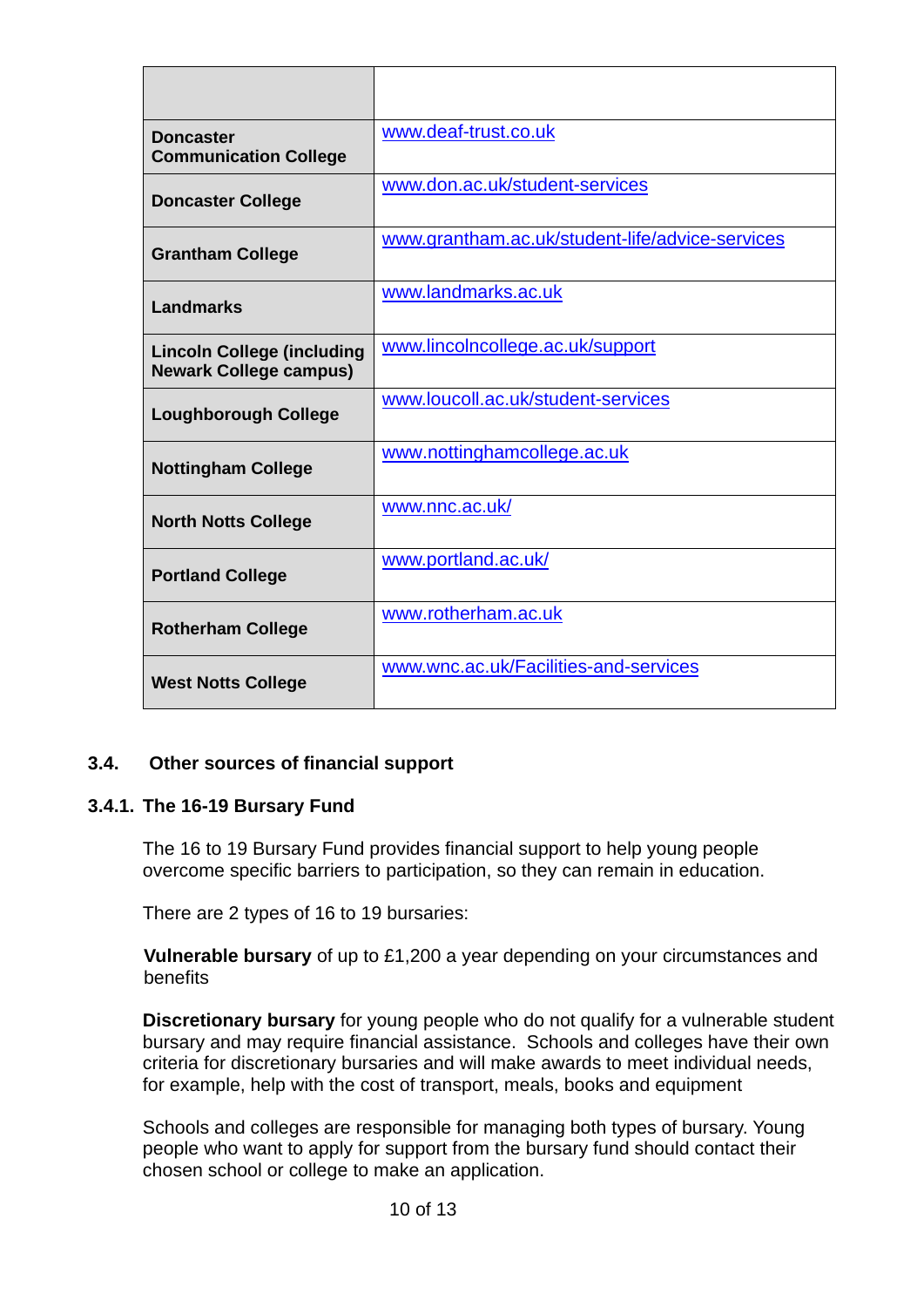Further information can be found at [www.gov.uk/](http://www.gov.uk/) search for 16-19 Bursary Fund.

# **3.4.2. Care to Learn / Young Parents**

If you are a young parent under 20, Care to Learn can help pay for your childcare and related travel costs, up to £160 per child per week, while you're learning.

Care to Learn can help with the cost of:

- childcare, including deposit and registration fees
- a childcare 'taster' session (up to 5 days)
- keeping your childcare place over the summer holidays
- taking your child to the childcare provider

For more information please visit<https://www.gov.uk/care-to-learn/how-to-claim>

## **3.4.3. Learner Support**

If you are aged 19 or over, on a further education course and facing financial hardship, you may be entitled to Learner Support. The amount paid depends on individual circumstances and is decided by the learning provider, dependent on their scheme. Further information on Learner Support can be found by visiting <https://www.gov.uk/learner-support>

## **3.4.4. Personal Independence Payment (PIP)**

Post-16 students with a disability may be entitled to the Personal Independence Payment (PIP), to help with some of the extra costs caused by long-term ill-health or a disability. The rate depends on how the condition affects the student, not the condition itself. For more details visit [www.gov.uk/pip](http://www.gov.uk/pip)

## **4. APPLYING FOR SUPPORT FROM NOTTINGHAMSHIRE COUNTY COUNCIL**

Full conditions of the post-16 travel assistance scheme is available at

#### Mainstream

[www.nottinghamshire.gov.uk/education/travel-to-schools/post-16-mainstream-travel](http://www.nottinghamshire.gov.uk/education/travel-to-schools/post-16-mainstream-travel-assistance)[assistance](http://www.nottinghamshire.gov.uk/education/travel-to-schools/post-16-mainstream-travel-assistance)

#### SEND

[Travel assistance for children and young people with special transport needs |](https://www.nottinghamshire.gov.uk/education/travel-to-schools/special-transport-needs)  [Nottinghamshire County Council](https://www.nottinghamshire.gov.uk/education/travel-to-schools/special-transport-needs)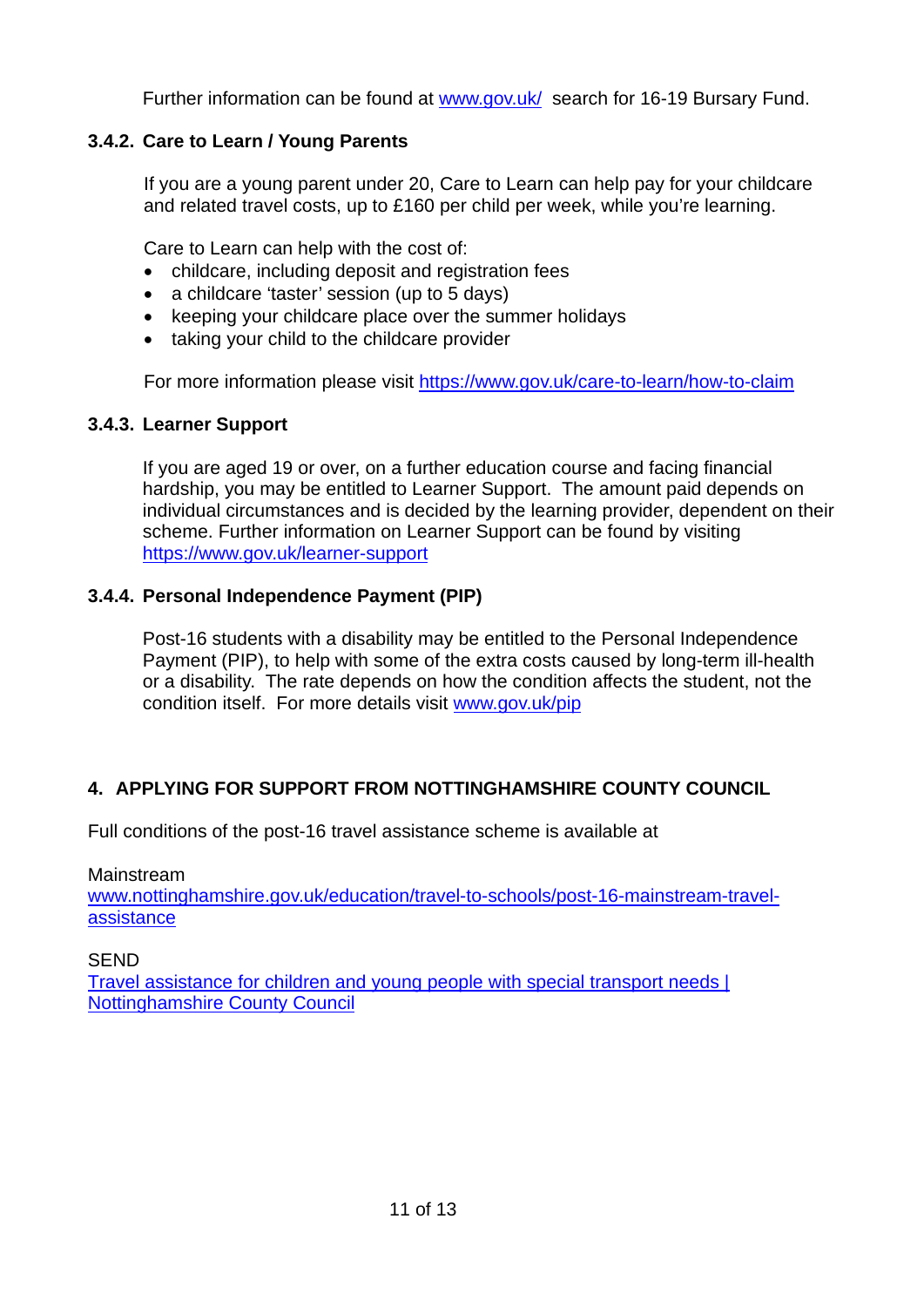# **5. REVIEW OF TRAVEL DECISIONS**

A parent/carer has the right to a review of a decision if they believe that the County Council has assessed their entitlement to free travel incorrectly.

Parents/carers or student should complete an appeal form and specify precisely the nature of the appeal. Appeals regarding Post 16 travel and transport decisions will be considered from one or more of the following categories:

- a young person's eligibility must identify which part of the policy the eligibility relates to
- the qualifying course and establishment
- the transport arrangements
- exceptional circumstances corroborated by appropriate documentation or evidence to be included when making the appeal

The appeals process will not commence or be considered until a fully completed form and appropriate documentation is received.

The County Council will not consider appeals where:

- a student is not resident in Nottinghamshire (travel applications should be made to the LA in which you reside)
- a parent/carer/student disagrees with the cost of transport OR the reimbursement rates which have been agreed by the Council following due process
- a parent/carer/student has previously appealed against a decision and there have been no changes to the details of the appeal

## **Stage one: Officer review**

Parents/carers/students have 20 working days from receipt of the home to school transport decision to make a written request asking for a review of the decision. The written request should detail why the parent/carer believes the decision should be reviewed and give details of any personal and/or family circumstances they believe should be considered when the decision is reviewed.

Within 20 working days of receipt of the written request a senior officer will review the original decision and send the parent/carer a detailed written notification of the outcome of the review. This will explain the rationale for the decision reached and explain how, if they wish to do so, request their case to be taken to stage two of the appeal process

## **Stage Two: Review by an independent appeal panel**

A parent/carer/student has 20 working days from receipt of the local authority's stage one written decision notification to make a written request for their case to be taken to stage two of the review process.

Stage two appeals will be considered within 40 working days of receipt. The independent appeal panel will consider both written and verbal representations from both parent/carer and officers involved in the case. A detailed written notification of the outcome will be sent to the parent/carer/student within five working days of the appeal panel.

The appeal panel members will be independent of the original decision-making process.